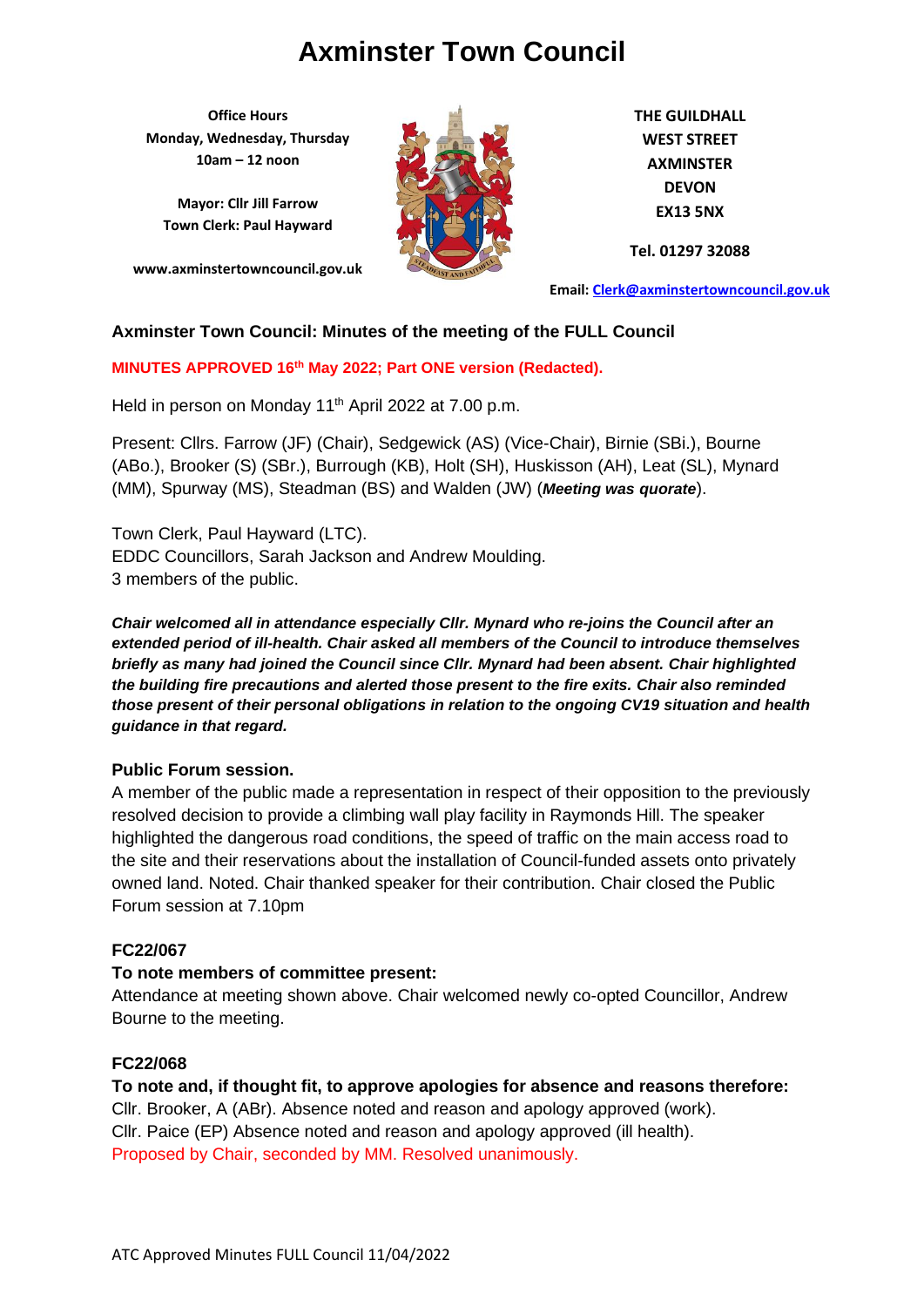**Office Hours Monday, Wednesday, Thursday 10am – 12 noon**

**Mayor: Cllr Jill Farrow Town Clerk: Paul Hayward**

**www.axminstertowncouncil.gov.uk**



**THE GUILDHALL WEST STREET AXMINSTER DEVON EX13 5NX**

**Tel. 01297 32088**

**Email: [Clerk@axminstertowncouncil.gov.uk](file://///axm-svr-1/company/Templates/Clerk@axminstertowncouncil.gov.uk)**

#### **FC22/069**

**To note members of committee not otherwise present and to receive any other apologies for absence:**

Cllr. Ian Hall (DCC/EDDC) sent his apologies. Noted.

# **FC22/070**

**i) To receive any declarations of interest from members of the committee in relation to items of business on this agenda and to note any dispensations previously afforded:**  *A declaration at this point does not preclude the need for members to declare any additional interests that may arise during this meeting.*

None declared. Dispensation afforded to Cllr. Farrow (14/02/2022) was noted.

# **FC22/071**

**i) To consider and, if thought fit, to approve the minutes of the FULL Council meeting held on 14 th March 2022 and to consider any matters arising from those minutes:** Approval of the minutes proposed by Chair, seconded by JW. Resolved unanimously. **Minutes signed by Chair as a true and faithful record of the business of that meeting.**

**ii) No matters arising.**

# **FC22/072**

**i) To consider and, if thought fit, to approve the minutes of the Extraordinary Council meeting held on 28th March 2022 and to consider any matters arising from those minutes:**

Approval of the minutes proposed by Chair, seconded by SBi. Resolved unanimously. **Minutes signed by Chair as a true and faithful record of the business of that meeting.**

# **ii) No matters arising.**

# **FC22/073**

**To note the minutes of the following committee meetings held (as dated below) and to consider any matters arising from those minutes:**

*a) Planning Committee – none held since last FULL Council*

- *b) Strategy and Finance Committee meeting held 28/03/2022*
- *c) Employment Committee meeting held 21/03/2022*
- *d) Employment Committee meeting held 25/03/2022*
- *e) Operations Committee – none held since last FULL Council*
- All minutes duly noted. No matters arising raised by members.

*Continued overleaf.*

ATC Approved Minutes FULL Council 11/04/2022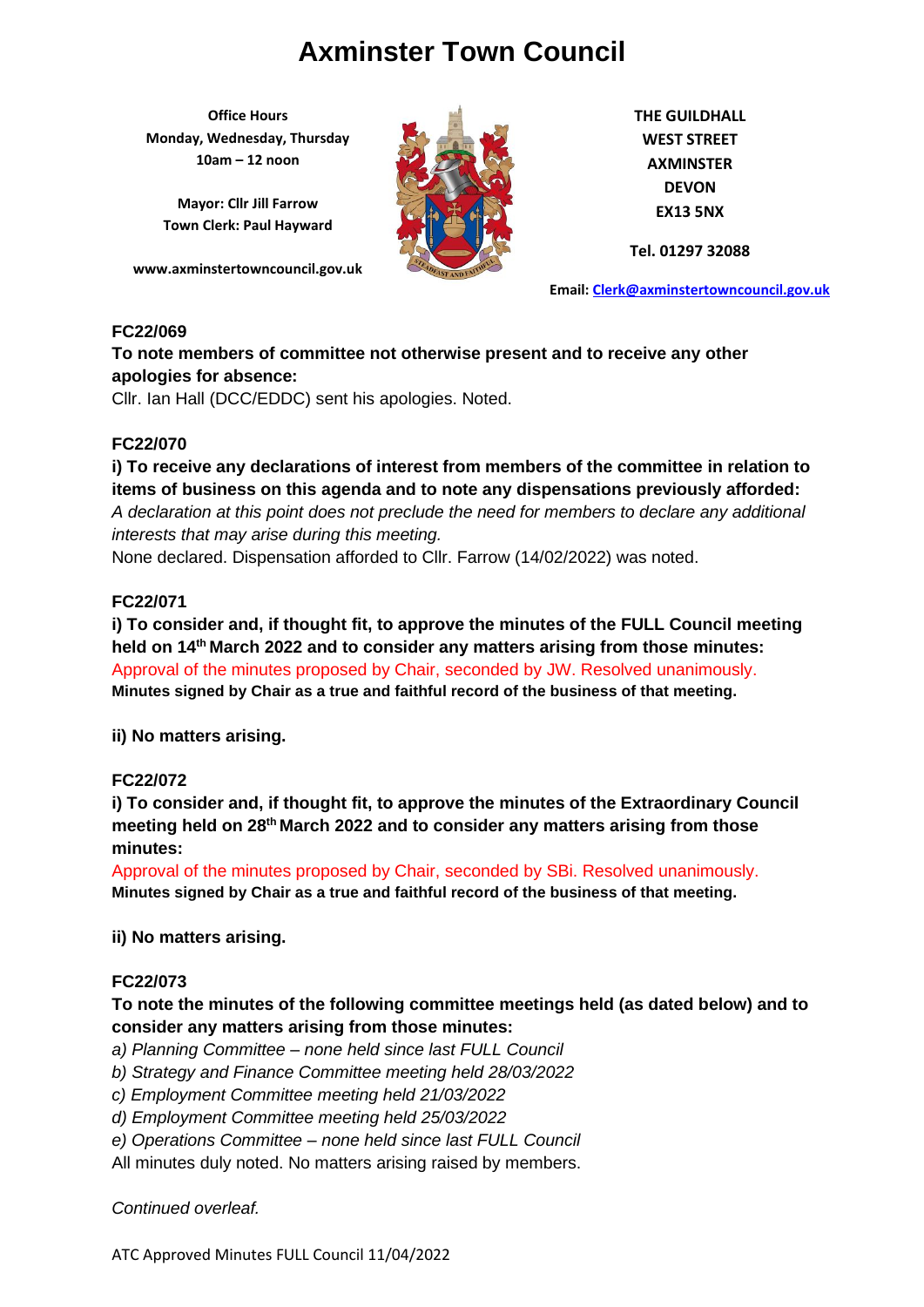**Office Hours Monday, Wednesday, Thursday 10am – 12 noon**

**Mayor: Cllr Jill Farrow Town Clerk: Paul Hayward**

**www.axminstertowncouncil.gov.uk**



**THE GUILDHALL WEST STREET AXMINSTER DEVON EX13 5NX**

**Tel. 01297 32088**

**Email: [Clerk@axminstertowncouncil.gov.uk](file://///axm-svr-1/company/Templates/Clerk@axminstertowncouncil.gov.uk)**

# **FC22/074**

**To consider the recommendations from those committees (as per schedule circulated to members & published online) and, if thought fit, to approve these as Council policy (by way of resolution) \***

**TEL: 01297 32088** *\* Only recommendations which fall outside of the relevant Committee terms of reference require FULL Council approval, unless the relevant Committee has formally deferred the decision to FULL Council, as specified within the minutes of that meeting.*

*None to be considered. Noted*

# **FC22/075**

**To consider any matters listed on this agenda that Councillors consider should be dealt with as confidential business as per the provisions of The Public Bodies (Admission to meetings) Act 1960:** None raised by committee members.

# **FC22/076**

# **To consider matters pertaining to Consultations and Reports to Council:**

i) To consider a proposal that the Town Council put forward suggestions for a widening of the existing 20mph speed restriction zone in the Town Centre (DCC consultation): It was proposed by Chair, seconded by AS, that the Town Council should apply to DCC and seek an extension of the existing 20mph limit to include:

a) A358 southbound to "Tesco" roundabout

b) Stoney Lane (between both schools)

c) A358 northbound to Millbrook roundabout.

Furthermore, it was proposed that the 30mph speed limit northbound on the A358 be extended to start before the Weycroft bridge crossing (in All Saints parish). Resolved unanimously. Clerk: please action and respond accordingly.

ii) To consider whether the Town Council wishes to make a formal response to the Cranbrook Expansion Consultation (22/0406/MOUT):

It was proposed by Chair, seconded by BS, that the Town Council should not submit a formal response. Resolved unanimously. No further action necessary.

iii) To consider whether the Town Council wishes to make a formal response to the Devon Carbon Plan consultation:

The Chair spoke to say that the consultation was a lengthy document and that it would be difficult to submit a "collective" response from the Town Council in the timescales available. Chair did suggest that members submit their own responses in a personal capacity. No further action.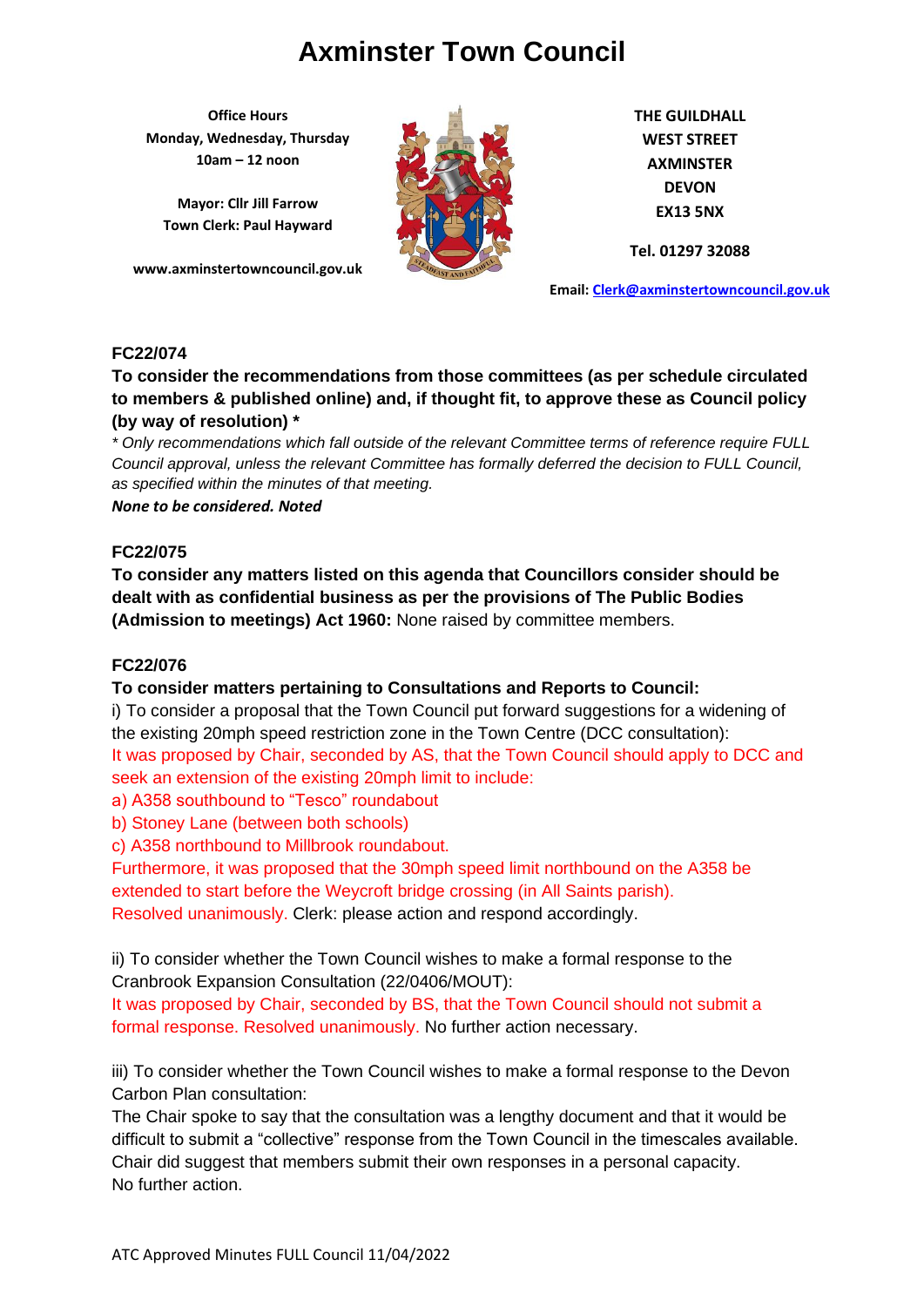**Office Hours Monday, Wednesday, Thursday 10am – 12 noon**

**Mayor: Cllr Jill Farrow Town Clerk: Paul Hayward**

**www.axminstertowncouncil.gov.uk**



**THE GUILDHALL WEST STREET AXMINSTER DEVON EX13 5NX**

**Tel. 01297 32088**

**Email: [Clerk@axminstertowncouncil.gov.uk](file://///axm-svr-1/company/Templates/Clerk@axminstertowncouncil.gov.uk)**

# **FC22/076**

# **To consider matters pertaining to Consultations and Reports to Council (continued):**

Chair and SH had attended online. Two websites were promoted; [jurassicbytrain.com](file://///axm-svr-1/company/2.%20Minutes/1.%202022/April%202022/FULL%2011.4.2022/jurassicbytrain.com) and iv) To receive a report on the recent East Devon Line Forum meeting held 15th March 2022. [greatscenicrailways.com](file://///axm-svr-1/company/2.%20Minutes/1.%202022/April%202022/FULL%2011.4.2022/greatscenicrailways.com) to encourage use of the East Devon line incorp. Axminster. It was felt to be a useful forum for the Council to participate in. Noted.

# **FC22/077 i)**

# **To consider nominations for the vacant Town Councillor positions on the Guildhall Management Committee (GMC):**

No further volunteers. Vacancies to remain unfilled for the time being.

# **FC22/077 ii)**

# **To consider nominations for the vacant membership positions on the established Town Council Committees and working parties:**

JW suggested that members come along to committees in which they might have an interest simply as observers in the first instance, prior to formally joining. Consequently;

ABo. volunteered to join the Strategy and Finance Committee.

KB volunteered to join the Operations Committee.

SBr. And AH volunteered to join the Neighbourhood Plan Steering Group

KB, SBi. and BS volunteered to join the Jubilee Field working party.

KB volunteered to join the Communications working party.

SBi. and AB volunteered to join the Signage working party.

# **FC22/077 iii)**

# **To consider suggestion that Council should establish a Climate Change Action Group (or working party):**

AH spoke on this subject and proposed that such a group be established to encourage Axminster to work towards becoming a "Green" town. Links with neighbouring parishes and community organisations could be fostered and encouraged. SH offered his agreement but suggested that the Group be titled the "Sustainability Working Party" and that its aims include tangible outputs and the creation of a Town Council Sustainability Policy.

A query was raised as to whether external parties (such as District and County Councillors, other Council staff etc) could sit on the WP. This was confirmed as entirely acceptable and to be encouraged to bring in a wide range of experiences and skillsets.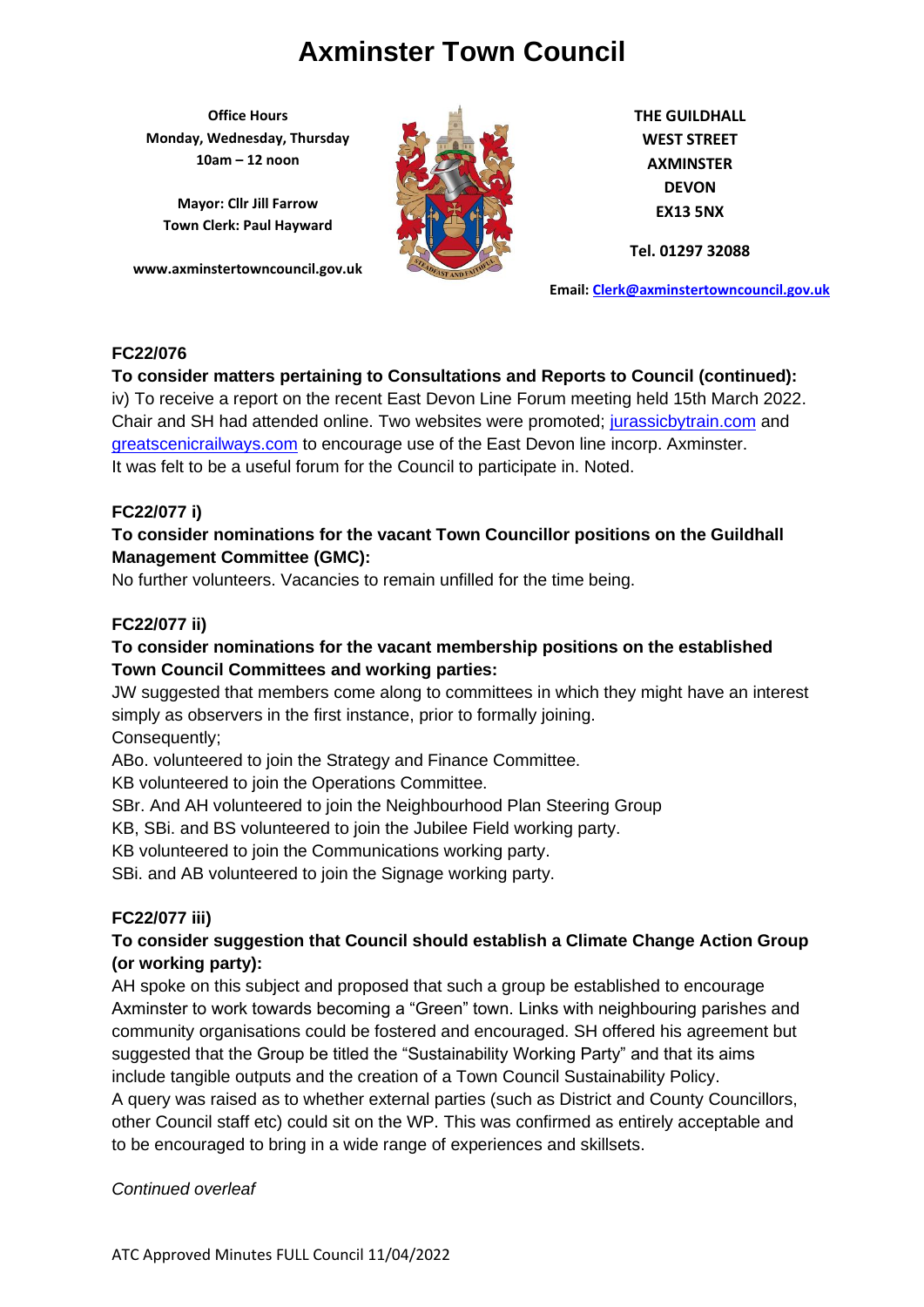**Office Hours Monday, Wednesday, Thursday 10am – 12 noon**

**Mayor: Cllr Jill Farrow Town Clerk: Paul Hayward**

**www.axminstertowncouncil.gov.uk**



**THE GUILDHALL WEST STREET AXMINSTER DEVON EX13 5NX**

**Tel. 01297 32088**

**Email: [Clerk@axminstertowncouncil.gov.uk](file://///axm-svr-1/company/Templates/Clerk@axminstertowncouncil.gov.uk)**

# **FC22/077 iii)**

# **To consider suggestion that Council should establish a Climate Change Action Group (or working party) (continued):**

**TEL:** 01297 32088 It was suggested that AH Chair the Working Party when created and that other members be sought to provide the membership and work towards creating Terms of Reference, draft policy etc.

Chair proposed that Standing Orders be suspended to allow Cllr. Sarah Jackson (EDDC) to contribute. Seconded by SH. Resolved.

Cllr. Jackson put forward the suggestion that Catherine Causley (EDDC Climate Change Officer) be approached and asked to contribute and participate.

Chair proposed that Standing Orders be reinstated. Seconded by AS. Resolved. It was proposed by Chair, seconded by SH, that the Town Council should seek to establish a Sustainability Working Party, initially chaired by AH. Resolved unanimously.

# **FC22/078**

# **To receive update pertaining to the Town's celebration of Her Majesty The Queen's Platinum Jubilee in June 2022:**

Clerk confirmed that £1200 had been set aside for Community Expenditure (under S.145 LGA1972) as below:

£400 towards exclusive hire of the Guildhall from 2/6 to 5/6 inclusive for QJ22 events £500 towards Pippins Teddy Bear Picnic event

£300 towards Axminster Conservative Club QJ22 event

Clerk was asked to use our social media channels to promote the availability of town council funding for the celebratory bank holiday period and to keep members informed of applications for reimbursement.

Furthermore, it was proposed by JW, seconded by AS, that the Town Council should purchase a Jubilee Flag (the Jubilee logo on the Union Jack background) to celebrate the event. Resolved unanimously. Clerk duly directed to make such arrangements within the budget set aside previously.

KB offered to liaise with SH regarding potential entertainment and attractions for the Jubilee Field Opening event on 2/6. Noted.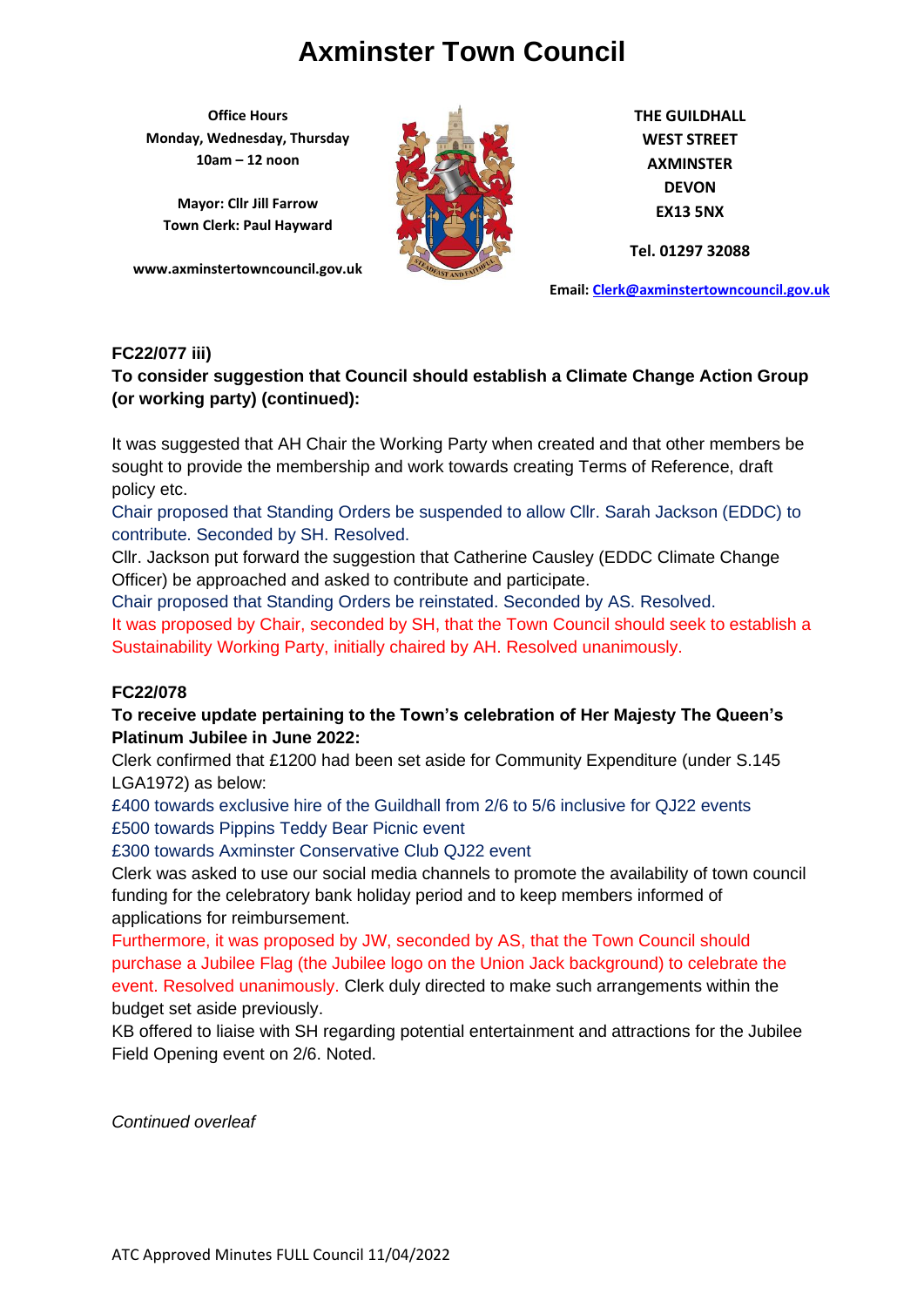**Office Hours Monday, Wednesday, Thursday 10am – 12 noon**

**Mayor: Cllr Jill Farrow Town Clerk: Paul Hayward**

**www.axminstertowncouncil.gov.uk**



**THE GUILDHALL WEST STREET AXMINSTER DEVON EX13 5NX**

**Tel. 01297 32088**

**Email: [Clerk@axminstertowncouncil.gov.uk](file://///axm-svr-1/company/Templates/Clerk@axminstertowncouncil.gov.uk)**

#### **FC22/079**

off Boxfield Road, to consider the future plans for the amenity and finally to approve **by the constant of the state of the constant of the constant of the constant of the constant of the constant of the constant of the co To receive update on Town Council's acquisition of the Jubilee Field (recreation area) expenditure limits for the works to be undertaken and to agree a scheme of delegation for their execution:**

SH updated members on the progress with the re-opening and improvement of the Jubilee Field recreation area. Thanks were offered to Totally Locally (Axminster) for the donated (loan) of three picnic benches for public use for the summer season. ABr. Kindly offered to donate an appropriately sized piece of natural rock with a slate plinth inscription to celebrate the field opening. This was gratefully accepted by all Councillors. SH, ABr. And Clerk to liaise on siting and installation.

It was proposed by SH, seconded by JW, that up to £15,000 be set aside from Council's reserves to cover the costs of the proposed improvements including installation of benches, dog-free zone fencing, creation of hard-standing path around remaining perimeter, installation of noticeboards, additional picnic benches, signage and ongoing grass cutting. Chair proposed an amendment to increase that sum to £20,000 in light of the Council's wishes to make the recreation area "outstanding". This amendment was seconded by JW, and accepted by SH. Resolved unanimously.

Authority to spend within this sum was afforded to Clerk and SH. AS asked that Council promote the field improvements and opening event as much as possible to encourage visitors.

# **FC22/080**

#### **To consider financial matters:**

**a) To consider and, if thought fit, to approve payments for March 2022:**

RFO (PH) had circulated a schedule of payment for March 2022 to the value of £36595.67. Payment approval proposed by Chair, seconded by JW. Resolved unanimously.

**b) To receive and review RFO financial report for March 2022:**

Noted. SH thanked RFO for content and clarity of the report. No questions to RFO. **c) To receive update from RFO as to the arrangements for the completion and submission of the 2021-22 Annual Governance and Accountability Return (AGAR):** Update received from RFO. Date for publication of AGAR return suggested for 1/7/2022 with submission to the External Auditor prior to that date. It was agreed that an Extraordinary meeting of the FULL Council may be necessary towards end of June to allow review and approval of the AGAR3 submission documents. Noted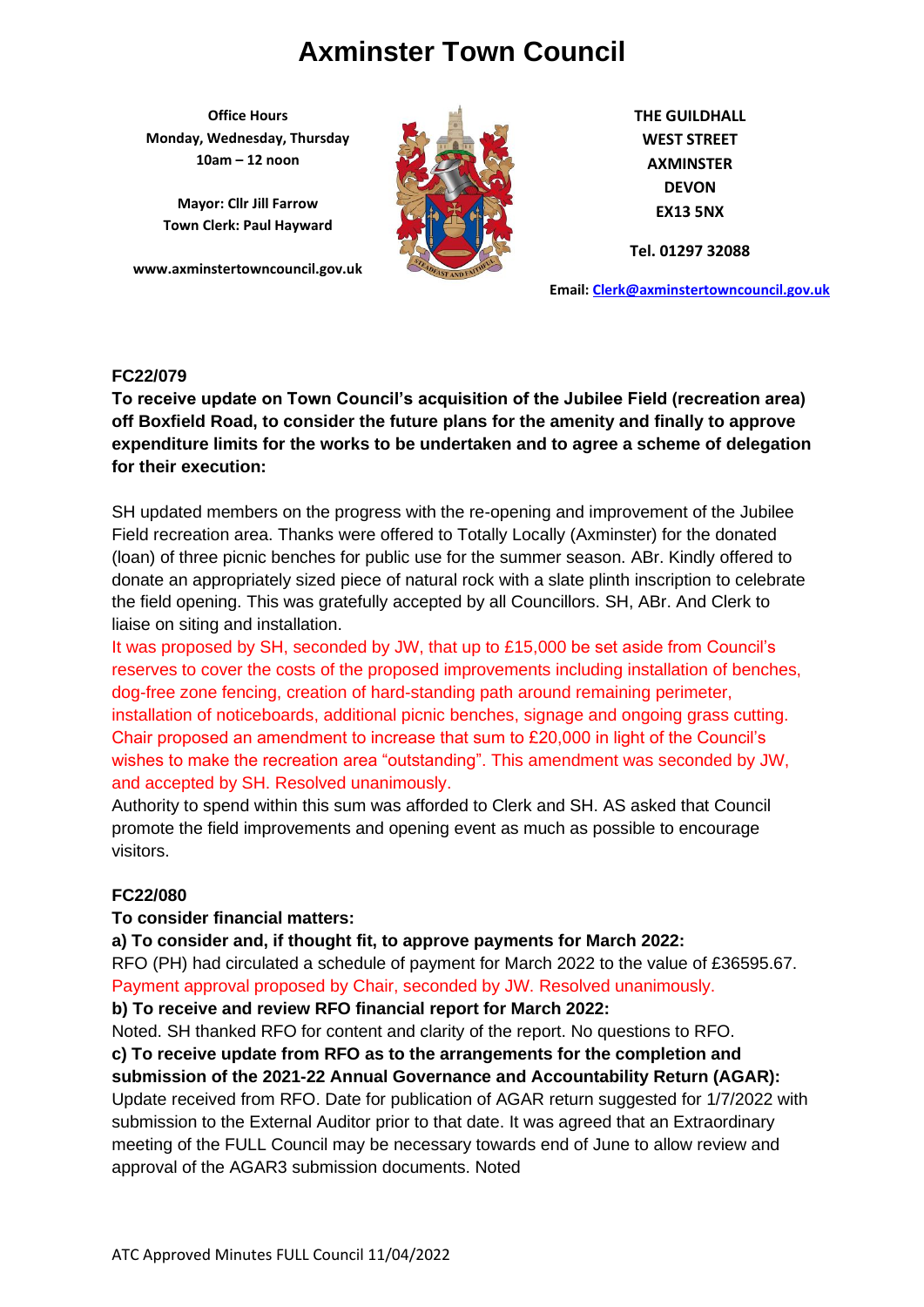**Office Hours Monday, Wednesday, Thursday 10am – 12 noon**

**Mayor: Cllr Jill Farrow Town Clerk: Paul Hayward**

**www.axminstertowncouncil.gov.uk**



**THE GUILDHALL WEST STREET AXMINSTER DEVON EX13 5NX**

**Tel. 01297 32088**

**Email: [Clerk@axminstertowncouncil.gov.uk](file://///axm-svr-1/company/Templates/Clerk@axminstertowncouncil.gov.uk)**

#### **FC22/080**

**To consider financial matters (continued):**

#### **TEL: 01297 32088 d) To receive and consider draft financial reports for the new financial year and to approve the format put forward by the RFO.**

Members had reviewed the draft reports provided prior to the meeting by the RFO and, subsequently, it was proposed by Chair, seconded by JW, that the format of those draft reports be accepted and direction was given to the RFO accordingly. Resolved unan. RFO: Please note and action accordingly.

# **FC22/081**

# **To consider planning matters:**

a) To consider any planning applications awaiting consideration (and decision) that the presiding Chair wishes to be dealt with at this meeting (such applications to be detailed on a supplementary published agenda).

*No applications to be considered at the time of this meeting. No further action required.* b) To receive update on the recent correspondence between Natural England and EDDC and its impact on development in the Axe Valley catchment area.

Clerk reported on the current situation regarding the recent NE correspondence to EDDC as the Local Planning Authority which served to halt all residential development in the Axe Valley Catchment area. Members commented that the majority of the nutrient loading into the watercourses locally came from agricultural operations and that, consequently, EDDC needed to liaise and cooperate with both the farming community as well as developers. It was also suggested that ATC liaise with the EDDC Neighbourhood Planning Officer to ascertain how this ruling would impact upon the Town Council's ongoing N/Plan process. SL highlighted the impact of this ruling on our own planning comment process.

# **FC22/082**

# **To receive a report from the Town Clerk on the timing and scheduling of Council and Committee meetings and to reach agreement on changes (if thought appropriate by the Town Council):**

Chair proposed that this matter (whilst welcomed for debate) be deferred until later in the year until such time as Council's staffing resources had been strengthened and improved. SH seconded the deferment. Resolved unanimously.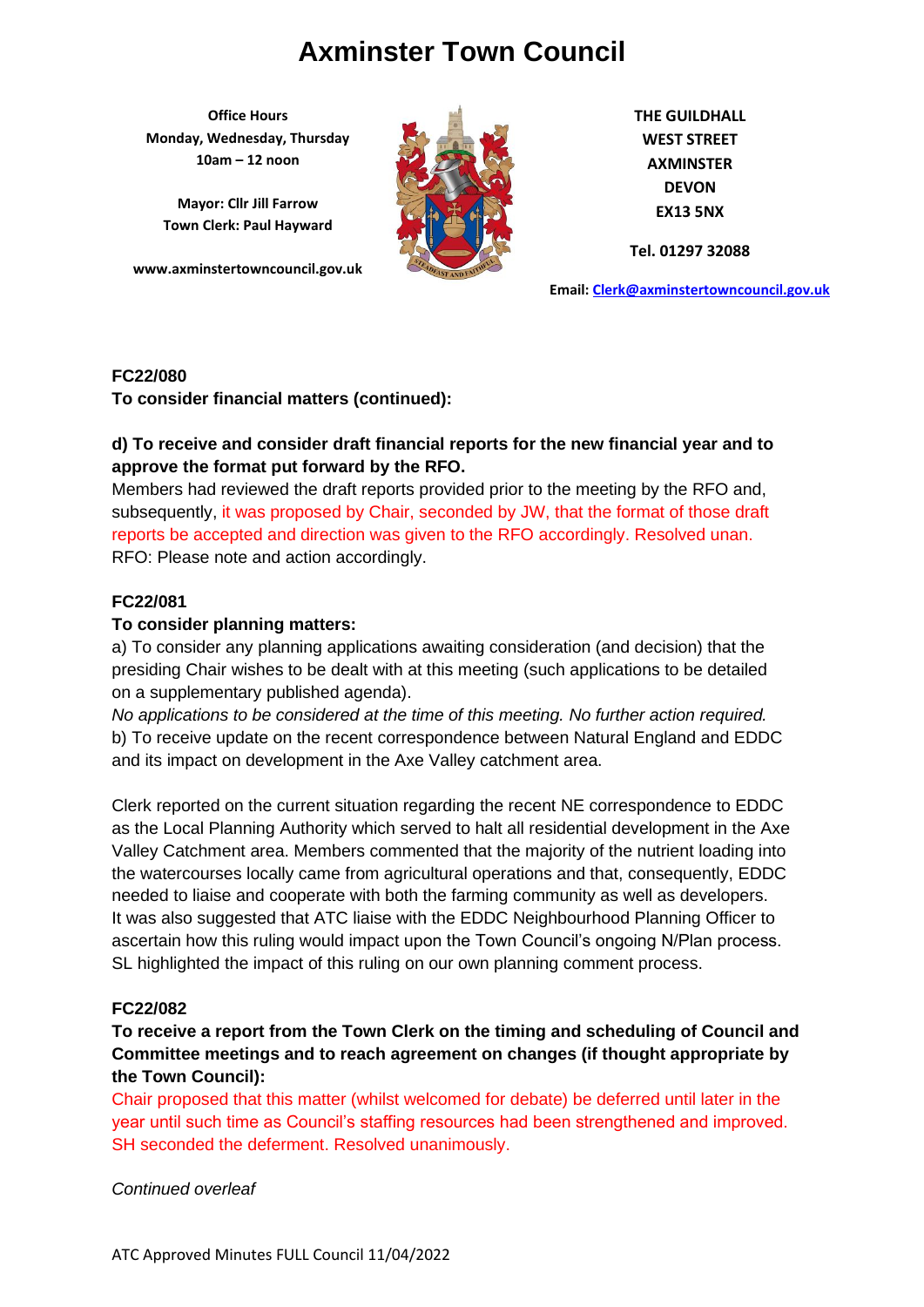**Office Hours Monday, Wednesday, Thursday 10am – 12 noon**

**Mayor: Cllr Jill Farrow Town Clerk: Paul Hayward**

**www.axminstertowncouncil.gov.uk**



**THE GUILDHALL WEST STREET AXMINSTER DEVON EX13 5NX**

**Tel. 01297 32088**

**Email: [Clerk@axminstertowncouncil.gov.uk](file://///axm-svr-1/company/Templates/Clerk@axminstertowncouncil.gov.uk)**

# **FC22/082**

To receive a report from the Town Clerk on the timing and scheduling of Council and **Council** and **Committee meetings and to reach agreement on changes (if thought appropriate by the Town Council) (continued):**

JW noted that there were parallels between this matter and the content of the recently received benchmarking report and that it was a subject that required more in-depth review and discussion between the membership of the Council. Noted.

Subsequently, JW proposed that this matter be brought back before Council in September 2022. Seconded by SH. Resolved unanimously.

Clerk: Please note and timetable for inclusion on agenda as directed.

# **FC22/083**

**To consider a proposal that the Guildhall Churchill Room be renamed "The Jubilee Room".**

Chair wished it noted in the minutes that Council had received a representation from a resident objecting to this proposed renaming. Noted.

It was further noted that the Operations Committee had supported this proposal but had felt that it was a matter for the FULL Council to decide upon.

JW proposed that the room be so renamed in honour of HM The Queen's Platinum Jubilee in 2022. SH seconded. 11 votes in favour, none against and 2 abstentions (KB/SL). The proposal was therefore carried.

Clerk was directed to liaise with Guildhall Manager to add a nameplate to the entrance to the room and to liaise with maintenance staff to move items within the room accordingly.

# **FC22/084**

**To consider a proposal that Councillors and Officers share a common "corporate" identity when corresponding with the public and with 3rd parties (matters including style, font, font size, logos etc).**

As per agenda item FC22/02 (above), it was proposed from the Chair that this matter be deferred until September 2022. Agreed unanimously.

Clerk: Please note and action as previously.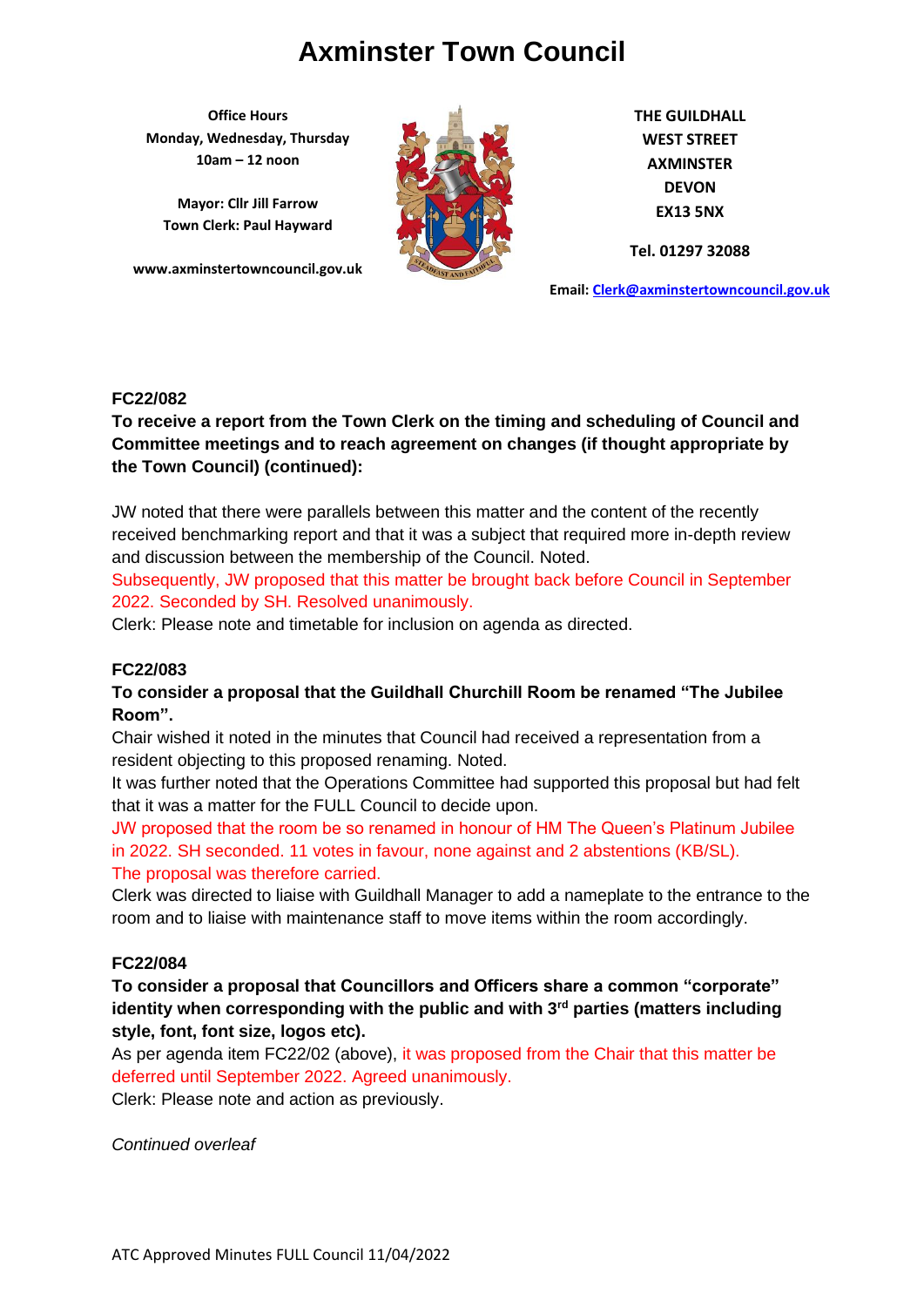**Office Hours Monday, Wednesday, Thursday 10am – 12 noon**

**Mayor: Cllr Jill Farrow Town Clerk: Paul Hayward**

**www.axminstertowncouncil.gov.uk**



**THE GUILDHALL WEST STREET AXMINSTER DEVON EX13 5NX**

**Tel. 01297 32088**

**Email: [Clerk@axminstertowncouncil.gov.uk](file://///axm-svr-1/company/Templates/Clerk@axminstertowncouncil.gov.uk)**

# **FC22/085**

# **To consider any matters of urgency for noting/Chair's announcements:**

Clerk and it was proposed from the Chair that members give this matter some thought prior The issue of Councillor's "online presence" was discussed following a suggestion from the to the issue being discussed again at a future Council meeting. Members were asked to review their website "bio" entry and ensure that the content was current and accurate. It was also suggested that members may wish to encourage a weekly social media post to introduce a member of the Council and encourage more community engagement as a result. The Chair felt that this could be explored further at the future meeting. Noted.

# **FC22/086**

**To note recommendations of the Operations Committee meeting held 01/03/2022 and to consider and (if thought fit) to approve expenditure on additional defibrillation equipment throughout the town and parish of Axminster (Public Health Act 1936; S234.)**

It was proposed by AS, seconded by SBr., that the Town Council authorise the expenditure of £5300 towards the cost of providing three additional defibrillator units across the town as per the report provided by the Clerk; furthermore, that defibrillator training event be arranged as swiftly as was possible as a community service. Resolved unanimously.

Clerk: Please note and action accordingly. Proposed siting locations were: Axminster Railway station, Trinity Square (external) and Millwey Industrial Estate with a 4<sup>th</sup> AED being purchased to provide a "spare" in case of deployment and loss of service (this unit to be installed at the Guildhall (interior).

# **FC22/087**

# **To review the effectiveness and delivery of the Annual Parish Meeting held 4th April 2022 and to consider how future events could be arranged, managed and publicised;**  *Cllr. Farrow (as Chair) to speak on this matter***.**

Chair read correspondence from a member of the public which was critical of the format and content of the recent Annual Parish Meeting. Chair responded, thanking the correspondent for their interest, but rebutting the criticism and highlighting the significant public interest in the event and the positive comments received. Furthermore, Chair spoke warmly as to the purpose of the APM which was to promote Community Help and Engagement in Axminster and that the work of the Town Council was deliberately kept "low-key" to focus public interest on the other business considered. SH supported the Chair's statement and suggested that a different format (time, date, venue etc) could be considered in 2023.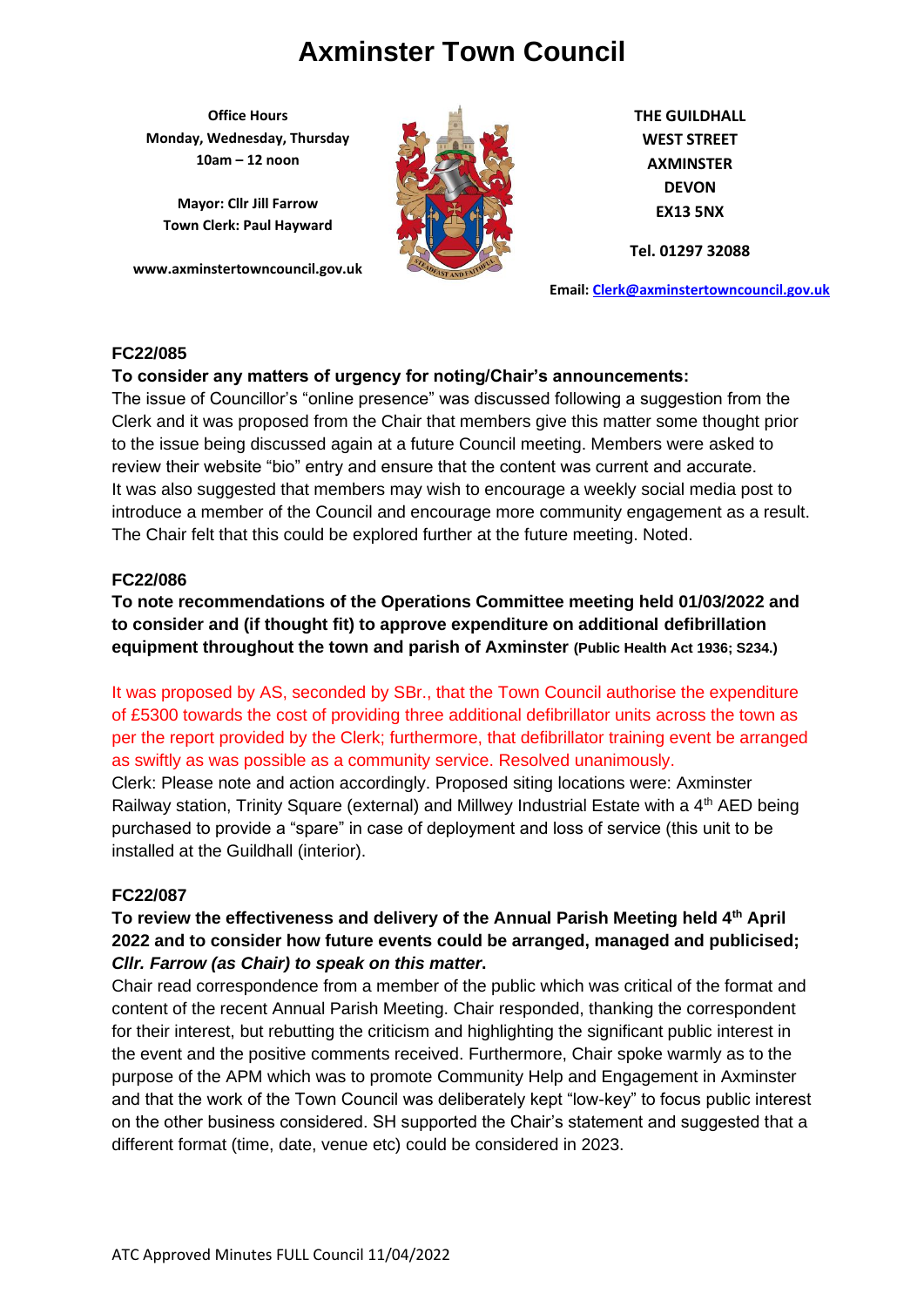**Office Hours Monday, Wednesday, Thursday 10am – 12 noon**

**Mayor: Cllr Jill Farrow Town Clerk: Paul Hayward**

**www.axminstertowncouncil.gov.uk**



**THE GUILDHALL WEST STREET AXMINSTER DEVON EX13 5NX**

**Tel. 01297 32088**

**Email: [Clerk@axminstertowncouncil.gov.uk](file://///axm-svr-1/company/Templates/Clerk@axminstertowncouncil.gov.uk)**

# **FC22/087**

2022 and to consider how future events could be arranged, managed and publicised;<br>
and the consider how future and in the constanting to the constant of the constant of the constant of the const **To review the effectiveness and delivery of the Annual Parish Meeting held 4th April**  *Cllr. Farrow (as Chair) to speak on this matter***. (continued):**

AS asked that the reports from Committee Chair's be reconsidered at the Annual Meeting of the Council to be held on  $9<sup>th</sup>$  May. Chair asked Clerk to action this request.

Chair asked that the format and style of the 2023 APM be considered by FULL Council in December 2022. Clerk: Please note and diarise accordingly.

# **FC22/088**

**To note the date of the next FULL meeting of the Town Council; 9 th May 2022 which would also incorporate the Annual Meeting of the Council.** Noted.

# **FC22/089**

*AS proposed that under the provisions of the Public Bodies (Admission to Meetings) Act 1960, (as amended by the Local Government Act 1972 the public, (including the press) be excluded from the meeting as publicity would be prejudicial to the public interest by reason of the confidential nature of the business to be transacted. Seconded by KB. Resolved.*

All members of the public \* were thanked for their attendance and participation by the Chair and the meeting moved into closed session (Part Two). Recording of meeting was stopped to ensure a full Part One recording was available. The Part Two session was also recorded. \* Chair invited Cllr. Sarah Jackson (EDDC) to remain behind to participate in an agenda item below.

# **Part TWO business to be considered.**

Chair proposed that agenda item FC22/096 (IC) be considered as the first Part Two business. Seconded SH. Resolved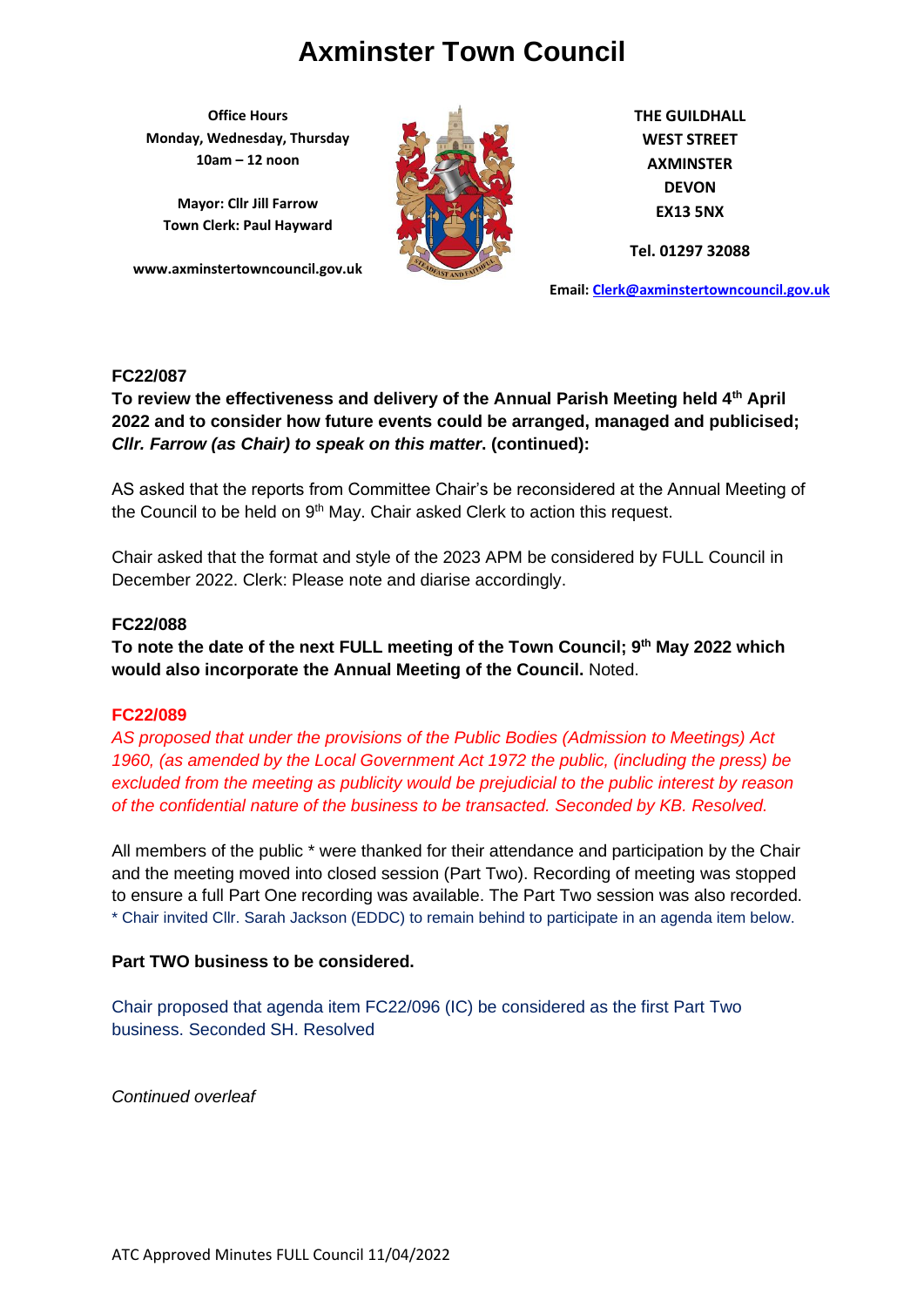**Office Hours Monday, Wednesday, Thursday 10am – 12 noon**

**Mayor: Cllr Jill Farrow Town Clerk: Paul Hayward**

**www.axminstertowncouncil.gov.uk**



**THE GUILDHALL WEST STREET AXMINSTER DEVON EX13 5NX**

**Tel. 01297 32088**

**Email: [Clerk@axminstertowncouncil.gov.uk](file://///axm-svr-1/company/Templates/Clerk@axminstertowncouncil.gov.uk)**

# **FC22/096 (IC)**

pertaining to Public Disorder and Anti-Social behaviour in the Town Centre<br>Anti-Julie behavior of the *Literature of the Colle* and Collection of the **Literature of the United States To consider the content of a report from Locum Town Clerk regarding a matter (this business has been tabled for consideration at the request of the local Police authorities).**

*SBr. declared a personal interest in this matter due to an association with one of the business operators involved.*

After discussion on this matter and taking into account additional information received from the multi-agency group, it was proposed by Chair, seconded by JW, that the Clerk write to the three District Councillors to voice the Council's concerns over the ongoing issues which were having an adverse impact on the town. The three ward members would be asked to undertake their own actions with the relevant officers involved and report back to the Town Council as soon as they were able to. Resolved unanimously.

Clerk: Please note and action accordingly.

Chair thanked Cllr. Jackson for her attendance and participation. Cllr. Jackson left the meeting at this point.

# **FC22/090 (IC)**

# **To consider a matter pertaining to Council's legal representation and ongoing legal cases which require resolution and decisions from the Council:**

Members received a report from the Clerk on this subject. Subsequently, it was proposed by SH, seconded by BS, that this Council would seek to move its legal representation to an alternative legal provider in Exeter for all future legal work required. Resolved unanimously. It was noted that this firm had declined to take on the ongoing cases and that these would have to be finalised using the Council's existing legal service provider.

# **FC22/091 (IC)**

**To consider a request from a commercial organisation to use the Guildhall car park for two events later in the year and that the Town Council make a financial contribution towards a series of connected events within the Guildhall by virtue of s.145 of the Local Government Act 1972:**

It was proposed by Chair, seconded by JW, that the Town Council authorise and permit the use of the Guildhall car park for the delivery of the two events requested at no financial cost to either the event organiser or the Guildhall Management Committee but that no financial contribution would be provided by the Town Council towards those events. Resolved unan. Clerk: Please convey this decision to the Guildhall Manager as a matter of urgency.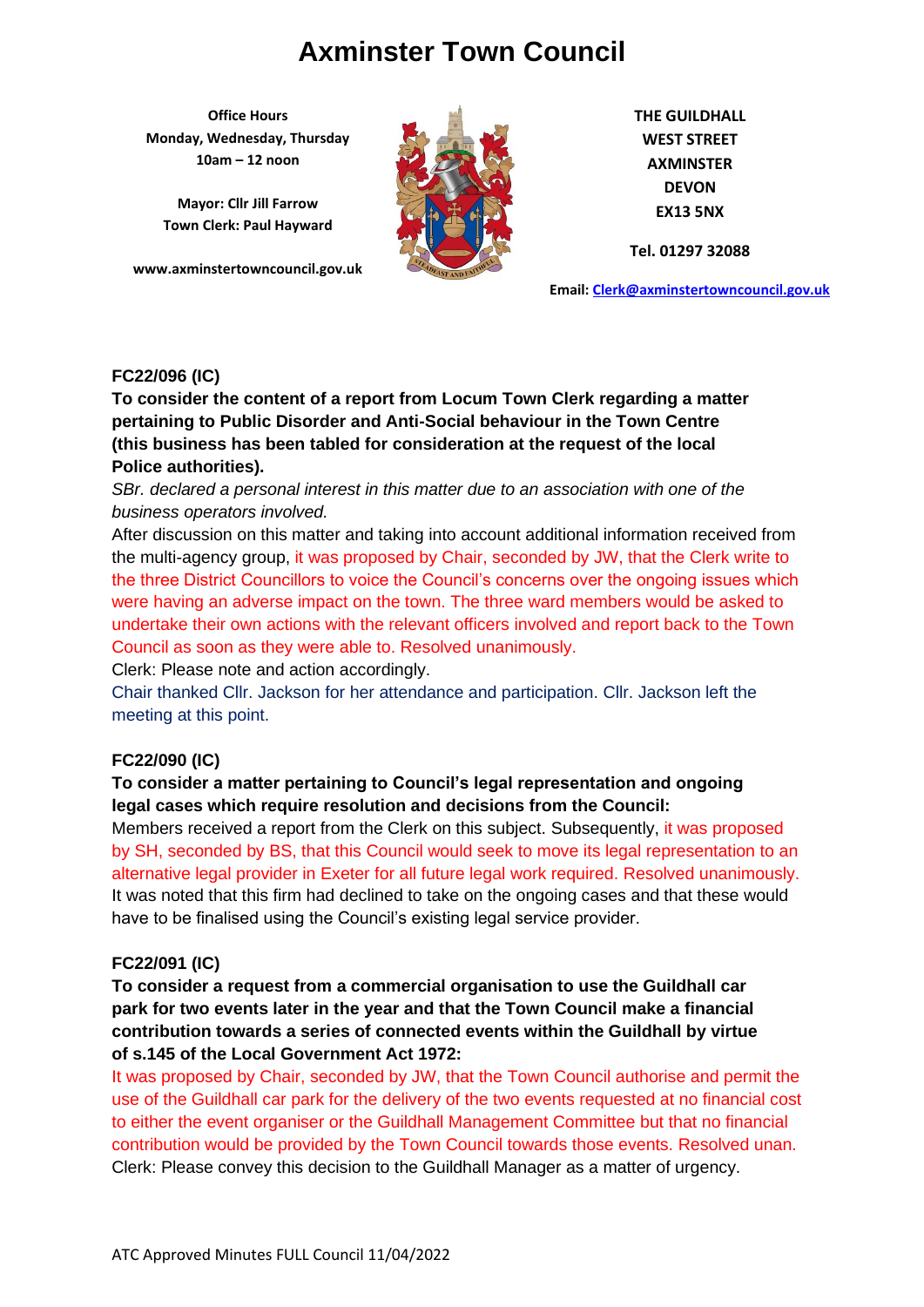**Office Hours Monday, Wednesday, Thursday 10am – 12 noon**

**Mayor: Cllr Jill Farrow Town Clerk: Paul Hayward**

**www.axminstertowncouncil.gov.uk**



**THE GUILDHALL WEST STREET AXMINSTER DEVON EX13 5NX**

**Tel. 01297 32088**

**Email: [Clerk@axminstertowncouncil.gov.uk](file://///axm-svr-1/company/Templates/Clerk@axminstertowncouncil.gov.uk)**

# **FC22/092 (IC)**

**To consider a proposal that the Council reassess the financial viability and deliverability of the proposed play area at Raymonds Hill in light of new financial and legal information received by the Council:**

**TEL:** 02097 10100. The representation from a member of the public earlier in the meeting was noted. After lengthy debate, it was proposed by JW, seconded by BS, that the Council's support for a climbing wall play installation (and other play items) at Cooks Lane site (Raymonds Hill) be withdrawn in light of unfunded costs for the project, safety concerns for users relating to traffic and lack of pedestrian access along Cooks Lane, opposition from local residents and unresolved legal issues regarding lease of the private site from a  $3<sup>rd</sup>$  party landowner. Subsequently, the Council wished for the play amenity spend (£15,000) to be undertaken at the Jubilee Field site (subject to agreement of the S106 officer at EDDC). Resolved unanimously. Clerk: Please action accordingly.

# **FC22/093 (IC)**

# **To consider the content of a report from Locum Town Clerk regarding a specific confidential tenancy matter:**

After reviewing a Part two briefing report, a resolution for action by the Clerk on behalf of the Town Council in relation to the delivery of draft Heads of Terms to the tenant's legal representatives was proposed by JW, seconded by SH and resolved unanimously. Furthermore, it was agreed that when a meeting between the Council and the tenants was convened, the Council should be represented by the Chair, AS, SH, JW and the Clerk. Additionally, the Clerk was directed to start the legal process of creating draft Heads of Terms for another tenant and SH was asked to liaise with the new legal service provider to create a draft Tenancy at Will for a 3<sup>rd</sup> tenant.

# **FC22/094 (IC)**

**To consider a confidential matter pertaining to the Old Courthouse garden amenity.** It was proposed that the Old Courthouse bandstand gazebo be dismantled on safety grounds as a matter of some urgency and stored safely until repairs could be effected and that, additionally, the wooden base to the bandstand be dismantled and disposed of, again on safety grounds. Proposed by Chair, seconded by SBi. Resolved unanimously. Clerk: Please note and action accordingly.